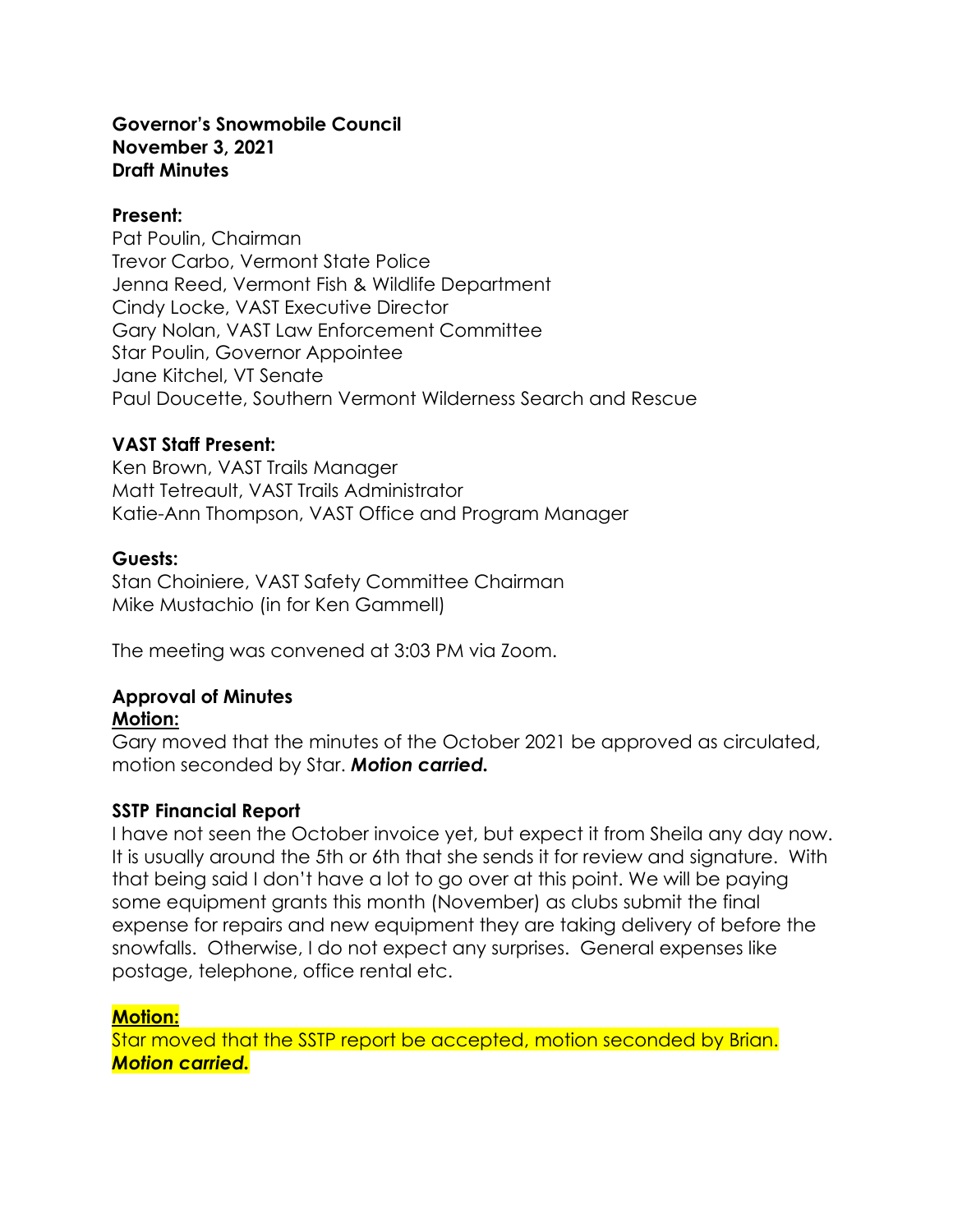# **Agency Reports**

### Vermont State Police

Waiting for snow and opening day. Sleds are ready. Reminder that this year all those that pass the safety certification class will only receive a certificate, not a card, but they can take a photo of it and carry it with them on their phone.

### Fish & Wildlife

Jenna reported that they have two wardens almost done with training. One will be placed in Derby area and the other in southern VT. There is also one more in training and a few more lined up for training next year.

Looking to possibly work with NH again for on snow training. Sean is currently looking for snowmobile accident scene response training. Cindy stated that she would reach out to IASA to see if anyone knows of any as well.

Sheriff's Association Not present.

Southern Vermont Wilderness Search & Rescue Not present.

#### Department of Motor Vehicles

Not present, but Matt reported that registrations are at 11,381 (revenue \$289,323) this year compared to 10,978 (\$281,182) in 2020 at this time.

Forest, Parks & Recreation Not present.

# **VAST**

TMA Report As of today, we have sold 2624 TMAs.

# **Law Enforcement Committee**

Gary Nolan talked about the upcoming meeting with law enforcement to go over changes for the upcoming season and additional information.

Beth Flint has been asked to host another meeting to show law enforcement how to use their new hand-held application tool for safety checks.

# **VAST Safety Committee**

Stan Choiniere reported that Roger was developing a list of club contacts for dispatchers. Also, the committee was identifying some message signs about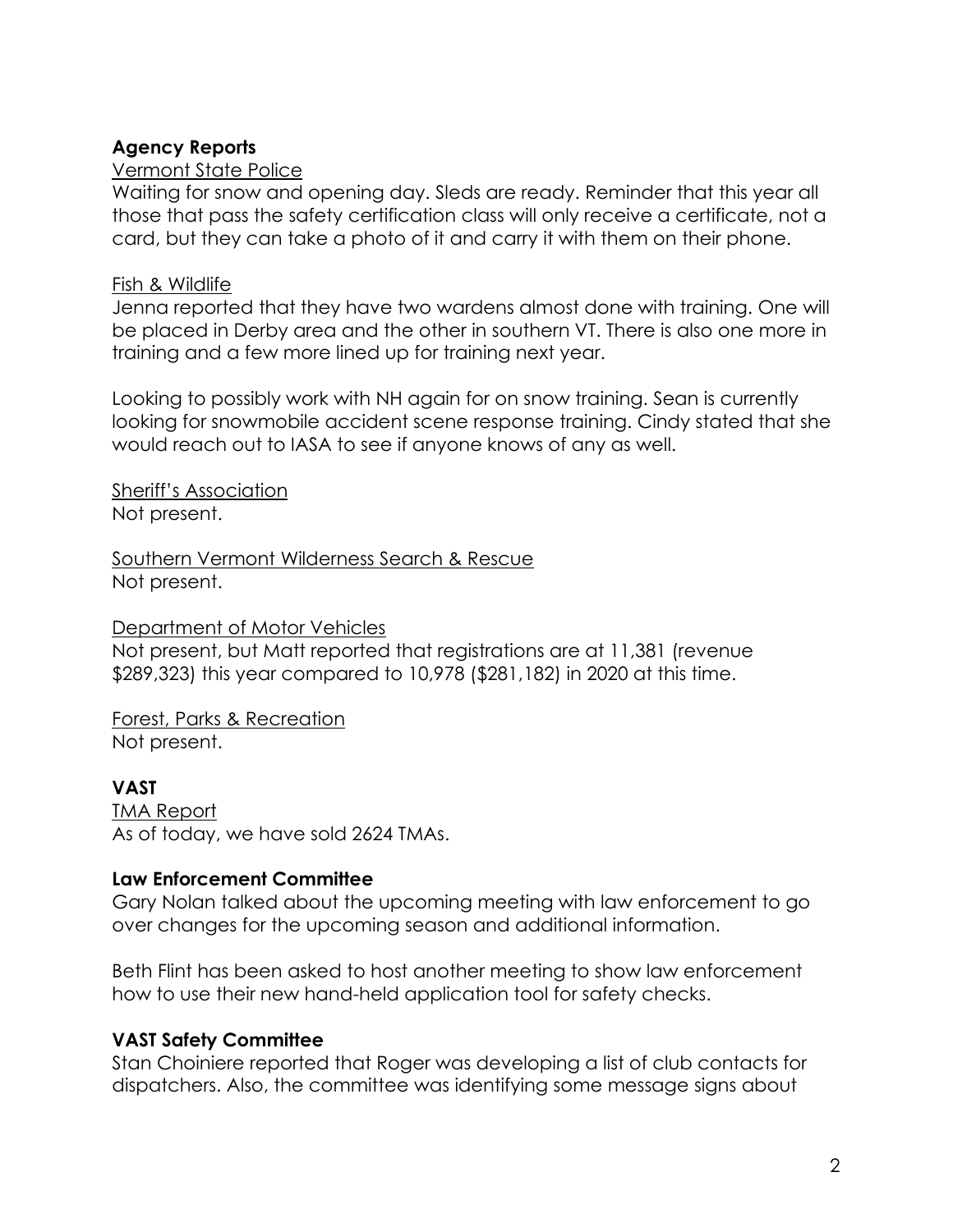riding in a safe and prudent manor, zero alcohol tolerance and others. They are still working on the helicopter landing sites and sings.

# **SSTP Trail Report**

Grooming contracts will be going out next week, I hope! Parking Area Contracts will presumably be going out this week via email.

Map will be at the printers next week.

SSTP Report-Clubs are installing signs around the state before the firearms seasons are in full swing. Signs are difficult to get right not it appears. Orders are taking weeks to get to us so Ken has many backorders. I've also heard that Tucker will not have any tracks until sometime in late winter at the earliest even though they placed an order in April for them. This could negatively affect clubs who are in need.

Clubs are finishing up last minute trail projects. Unfortunately, things are very wet right now and it is not the opportune time to be doing this. Lots of calls from landowners who have recently purchased land asking about moving trails. This is posing a challenge with clubs, of both time and locations to move trails this late in the year. It will likely result in some closures. Many clubs are submitting for reimbursement of trail projects using the new online system. It is proving to me a learning curve for both the clubs and the Trails Administrator, but overall, it seems to be working out.

Clubs are performing maintenance on grooming equipment, making sure it is ready to go for the season. GPS units are being checked to ensure they are working properly before the season starts.

# **Legislative Report**

Jane just said they are still trying to figure out how to run the session this winter. They have not yet decided on full in person, all virtual or a mix of both.

# **Appointee Reports**

# Northwest

Star Poulin reported that many clubs have been busy working on trails and bridges and putting their signs out.

# Northeast

Mike Mustachio reported Clubs are all out working on trails, like Star reported for her region. Also, that lots of clubs are doing their best to support the businesses that they support. Derby now has a bridge as a point of interest and a photo opportunity.